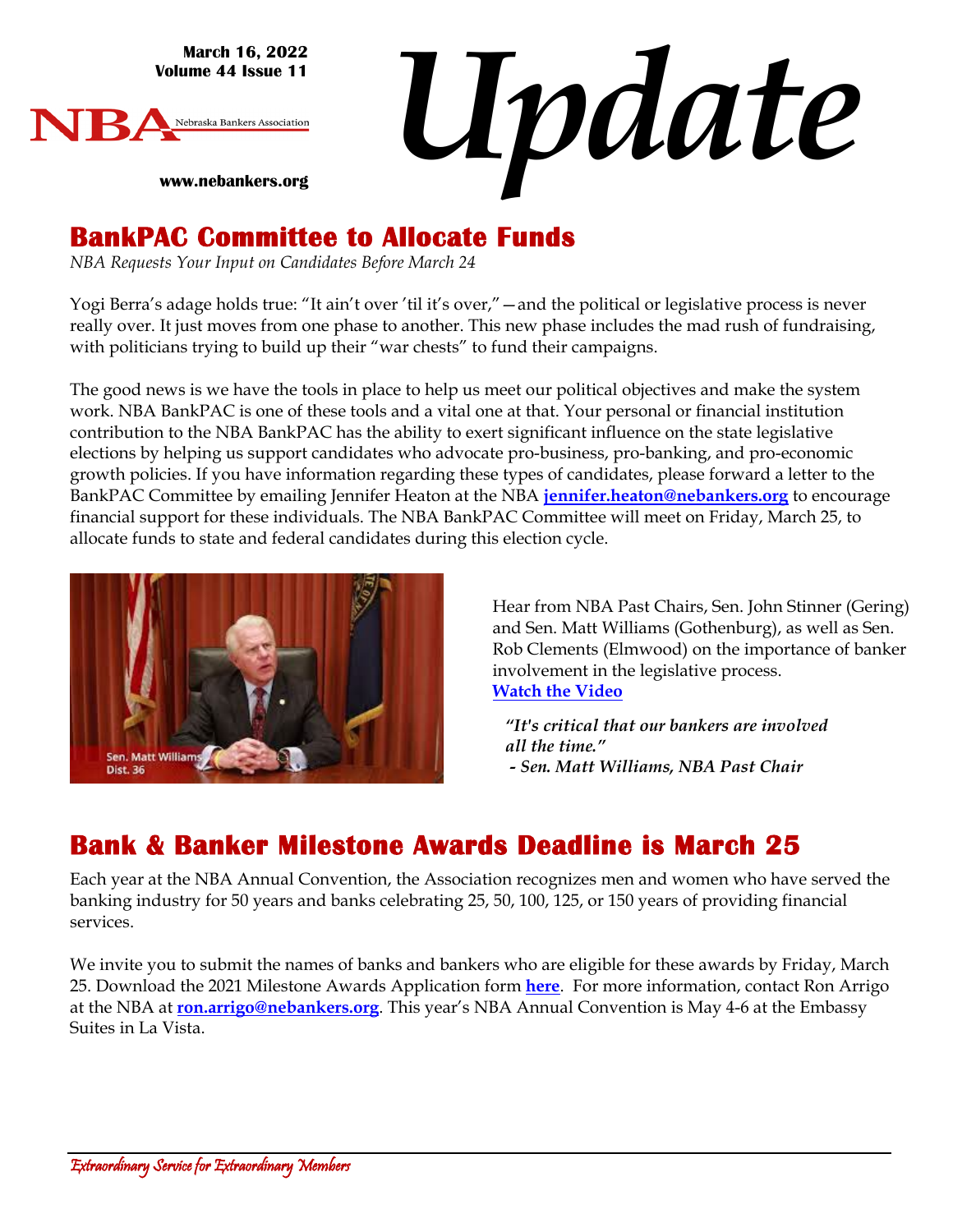# **Take Action: Ask Congress to Temporarily Lower CBLR**

Bankers are encouraged to contact Nebraska's Congressional delegation to urge them to cosponsor the Community Bank Relief Act (S. 3409/H.R. 6145). The legislation would temporarily lower the Community Bank Leverage Ratio (CBLR) to between 8.0% and 8.5%. Bank efforts to respond to the pandemic have led to significant balance sheet increases. This legislation would provide necessary relief from higher capital demands.

**[Contact Congress](https://secureamericanopportunity.com/take-action/nebraska-bankers-tell-congress-to-lower-community-bank-leverage-ratio/)**

## **Congress Passes LIBOR Fix, SBA 504 Fund Increase**

Congress passed an omnibus spending measure that includes a provision to address so-called "tough legacy" LIBOR contracts. Under the provisions of the bill, the Federal Reserve would determine replacement rates for LIBOR-referencing contracts that lack fallback language and to provide a safe harbor from litigation over a change in rates after the end of Libor. The bill also increases the authorized level of funds for the Small Business Administration's 504 loan program by \$11 billion. The program was expected to reach the \$7.5 billion cap by early this summer.

**[Learn More](https://bankingjournal.aba.com/2022/03/congress-passes-aba-backed-bill-addressing-tough-legacy-libor-contracts/)**

## **Raskin Withdraws Fed Nomination**

President Biden's nominee for the vice chairwoman for supervision at the Federal Reserve (Fed), Sarah Bloom Raskin, withdrew her nomination. Her announcement comes after Sen. Jo Manchin (D-W.Va.) announced his opposition. Four other nominations are still awaiting a vote in the Senate Banking Committee, Jerome Powell for chairman, Lael Brainard for vice chair and Lisa Cook and Philip Jefferson for governors.

# **ABA Urges Opposition to Credit Union Charter Legislation**

In a letter to the House Financial Services Committee, the American Bankers Association (ABA) shared its opposition to the Expanding Financial Access for Underserved Communities Act. The ABA stated, "this legislation purports to be about expanding service to at-risk communities, but in reality it only enables unaccountable out-of-market expansion for credit unions." **[Read the Letter](https://www.aba.com/advocacy/policy-analysis/oppose-the-expanding-financial-access-for-underserved-communities-act)**

### **FDIC Flood Insurance Webinar**

The Federal Deposit Insurance Corporation's (FDIC) Kansas City Regional Office is hosting a training event that provides an overview of the flood insurance regulation on April 11, 2022 at 11:00 a.m. CDT. This onehour discussion will briefly address the requirements for lending institutions, including specific requirements for multiple structures, contents coverage, and cross-collateralization. Registration is not required for this event and it will not be recorded. The meeting link will not work until the day of the event. **[Attend the Webinar](https://teams.microsoft.com/l/meetup-join/19%3ameeting_MWFhYzQzNDctMjhjNC00MDVmLTllMGMtODBiOWVlNzc5Zjk0%40thread.v2/0?context=%7b%22Tid%22%3a%2226c83bc9-31c1-4d77-a523-0816095aba31%22%2c%22Oid%22%3a%22fc19ea80-e6f4-496b-a6d3-be1634d5efc7%22%2c%22IsBroadcastMeeting%22%3atrue%7d&btype=a&role=a)**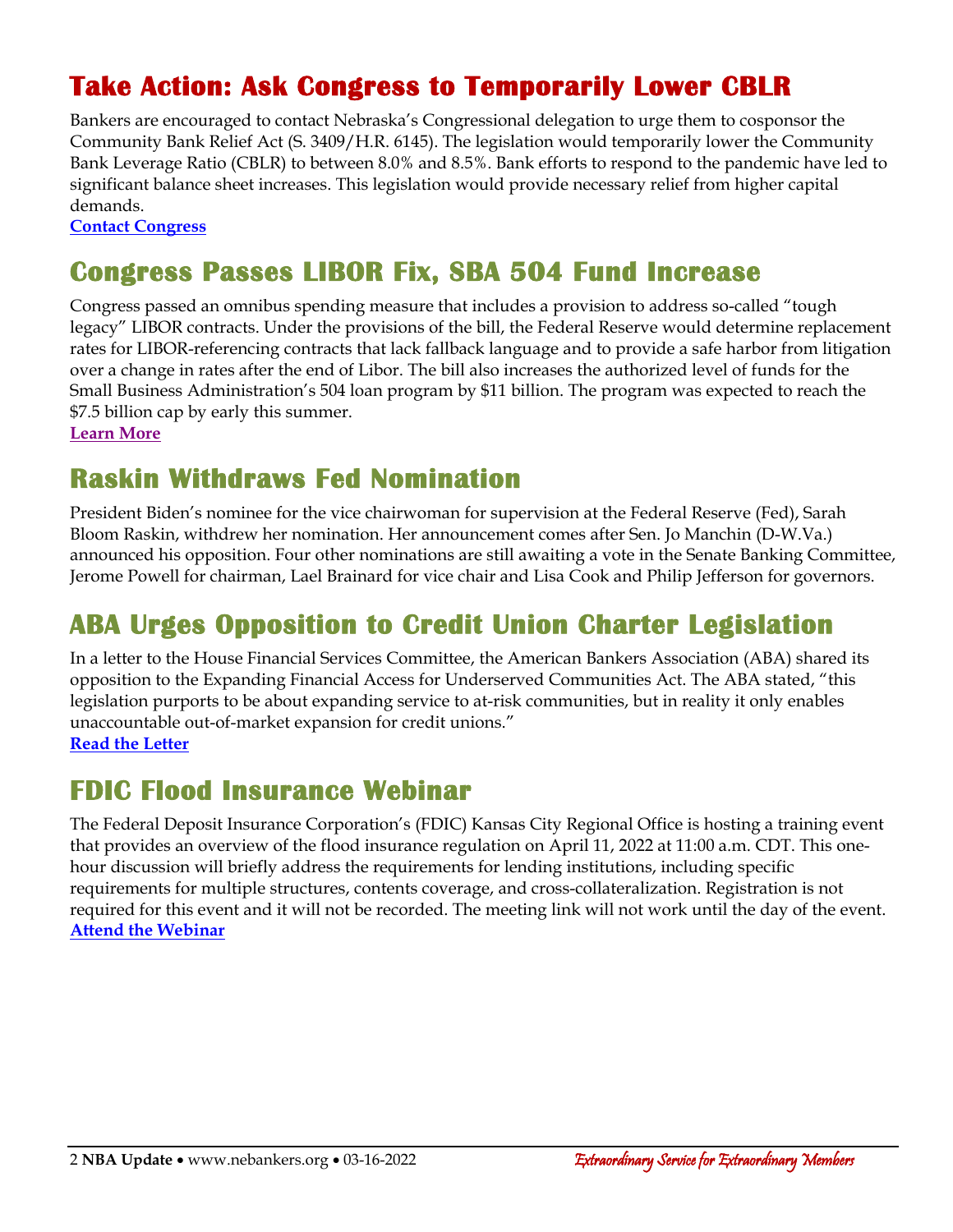## **Upcoming Events**

- **March 29-30** Tri-State Human Resources Conference, Overland Park, KS
- **April 5-6** Spring Agri-Business Conference, Kearney, NE
- **April 12**  Cybersecurity Virtual Workshop
- **April 18** Demystifying Cryptocurrency: Part 3 The Use Case for Cryptocurrency in Banking
- **May 4-6** NBA Annual Convention, La Vista

To register and see the complete event schedule, visit the **[NBA Event Calendar](https://web.nebankers.org/events)**.

#### **New NBA Website Launches Monday**

The new NBA website launches Monday, March 21. It features an updated look, reorganized navigation and new search capabilities. A new member portal is also included in the website enhancements.

The weekly Update newsletter and the Legislative and Compliance Updates are also getting a makeover which includes mobile-friendly improvements.

We are excited to introduce these changes to create a better digital experience for the NBA members. If you have feedback or questions about the changes, send an email to **[nbacommunications@nebankers.org.](mailto:nbacommunications@nebankers.org)**

| Hi Anon! You're currently viewing your personal profile                                                    | е                                                     |                                        |               | <b>Change Password</b>         |
|------------------------------------------------------------------------------------------------------------|-------------------------------------------------------|----------------------------------------|---------------|--------------------------------|
| Member portal home<br>Edit this profile                                                                    | Relationships<br>NBA Resources v<br>Pay open involces |                                        |               |                                |
| Welcome to the NBA Member's Ciniy Portal Webpager                                                          |                                                       |                                        |               |                                |
| Sample Profile                                                                                             |                                                       | There are no open invoices             |               |                                |
| Banker                                                                                                     |                                                       | <b>PAY INVOICES</b><br>PAYMENT HISTORY |               |                                |
| Foyd<br>sample profile@nebankers.org                                                                       | Phone<br>(402) 474-1555                               | 1 Related Profiles                     | Add a profile | View and edit all >            |
| Address<br>233 S 13th Ste 700<br>Lincoln, NE 68508                                                         | Title<br>Ranker                                       | Nebraska Bankers Association<br>a.     |               | (402) 474-155<br>* Main Contac |
| My Events                                                                                                  | View all events >                                     |                                        |               |                                |
| April 18, 2022<br>Demystitying Cryptocurrency: Part 3 - The Use Case for Cryptocurrency in Banking Webinar |                                                       |                                        |               |                                |
| February 8, 2022<br>2022 Operations Conference - Technology, Marketing, Retail Banking - Lincoln           |                                                       |                                        |               |                                |
| January 27, 2022<br>2022 State Government Relations Forum                                                  |                                                       |                                        |               |                                |
| January 15, 2022<br>The Three C's for Managing Unconscious Blas Virtual Workshop (Rescheduled from 12/15)  |                                                       |                                        |               |                                |
| December 7, 2021<br>2021 Agriculture & Beyond Virtual Workshop                                             |                                                       |                                        |               |                                |
|                                                                                                            | 50000                                                 |                                        |               |                                |
| Committees                                                                                                 |                                                       |                                        |               |                                |
| <b>Bankers Committee</b><br>5/1/2021                                                                       |                                                       |                                        |               |                                |
|                                                                                                            |                                                       |                                        |               |                                |



*A preview of the new NBA website (above) and member portal (left)*

### **Donate Items for the BankPAC Silent Auction**

See the current list of donations **[here](http://www.nebankers.org/uploads/8/1/6/4/81640974/2022_nba_bankpac_silent_auction_listing.pdf)**. If you have an item(s) to **[donate](https://www.nebankers.org/uploads/8/1/6/4/81640974/donation_form2-.pdf)** or have questions about the NBA's State BankPAC Silent Auction, contact Jennifer Heaton at the NBA at **[jennifer.heaton@nebankers.org](mailto:jennifer.heaton@nebankers.org)** or 402-474-1555.